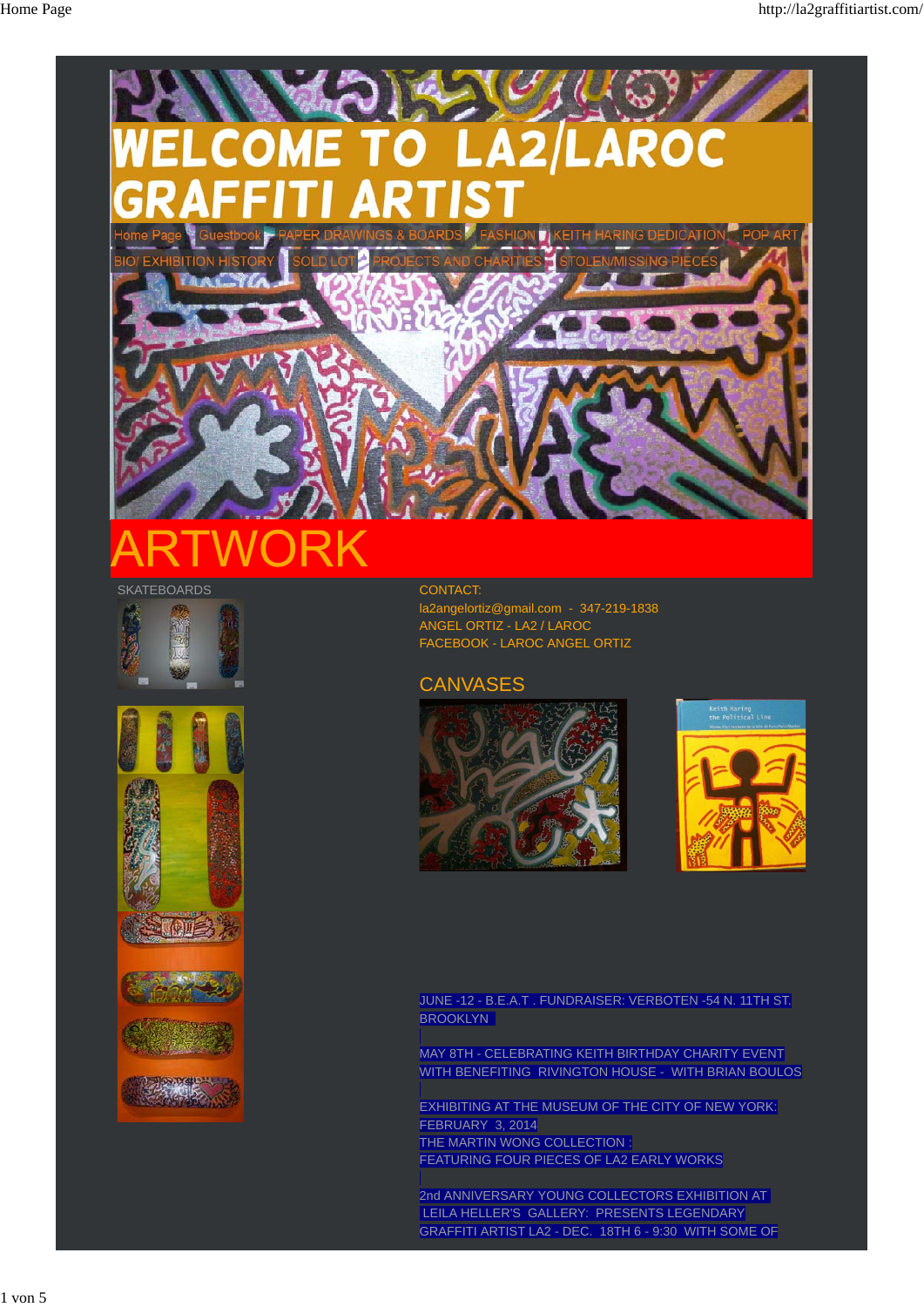

THE PROCEEDS BENEFITING SOUTH HAMPTON FRESH AIR HOME - MUST RSVP

DECEMBER 19th TO JANUARY 8th OPEN FOR ALL DON'T MISS IT FROM 6pm - 9pm

SEPTEMBER 26TH AT LEILA HELLER GALLERY ARTIST DISCUSSION PANEL FROM - 6 - 8

CALLIGRAFFITI - 1984 -2

LEILA HELLER GALLERY - 568 W. 25TH ST. SEPTEMBER - 5 - OCTOBER - 5 OPENING RECEPTION - OCT-5 - 5:30 - 8:30

COMING SOON LAII SOLO SHOW IN THE HAMPTON! JULY - 11 - 29 - OPEN RECEPTION - JULY 20TH 5PM LAWRENCE FINE ART **7 NEWTOWN LANE** IN ALLEYWAY Home PageHome Page

MEDIA:

\*ArtFixDaily.com - East Hampton \*Art Intelligence app, with Keith Haring \* 2013 - REVUE DADA - FRENCH MAGAZINE - WITH KEITH HARING - STATUE OF LIBERTY, 1982 \*ASSOCIATED PRESS \*EL DIARIO - NEWSPAPER \*NBC - INTERNET SITE \*INTERIOR DESIGN - \*12OZPROPHET.COM - GRAFFITI BLOG

\*ART VOICES MAGAZINE - ON STANDS NOW! - JUNE - JULY \*LIFEANDTIMES.COM - \*ARTSLANT NY \*WWW.UTUBE.COM - ANGEL LA2 ORTIZ AND KIDLEW "WHOZ ON DECK" \*THE NEW YORK TIMES \*THE VILLAGER \*ART AMERICA \*THE NATIONAL OBSERVER - ON THE KEITH HARING

 BROOKLYN MUSEUM EXHIBITION RECOGNIZING LA2 AS ONE OF KEITH HARING MOST INFLUENTIAL COLLABORATOR

BOOKS PUBLISHED:

- \* Angel Ortiz : "Little Angel II" (2008 Hard cover)
- \* Milk Money- Angel Ortiz (2008 Paperback cover)
- \* Little Angel Angel Ortiz (2008 Paperback cover)

ACKNOWLEDGEMENTS:

\* KEITH HARING" - JEFFREY DEITCH - SUZANNE GEISS - JULIA GRUEN (RIZZOLI NY)

- \* KEITH HARING"- EDITED BY- GERMANO CELANT
- \* KEITH HARING" EDITED BY- ALEXANDRA KOLOSSA
- \* THE AUTHORIZED BIOGRAPHY OF KEITH HARING" BY JOHN GRUEN
- \* GRAFFITI" BY JAY "J.SON" EDLIN ANDREW "ZEPHYR" WITTEN
- \* LEGENDS OF LOWER EAST SIDE" COLORING BOOK BY CLAYTON PATTERSON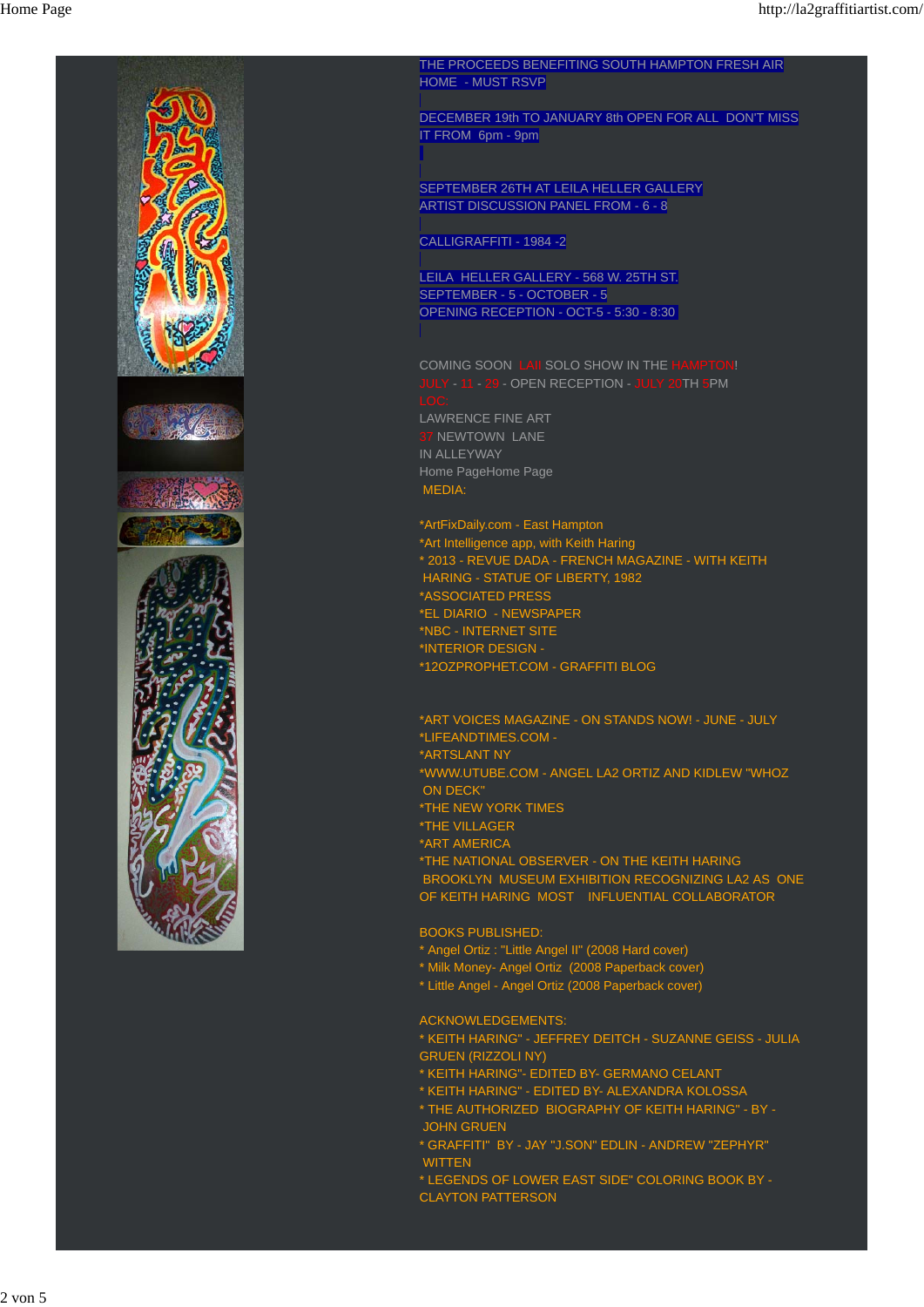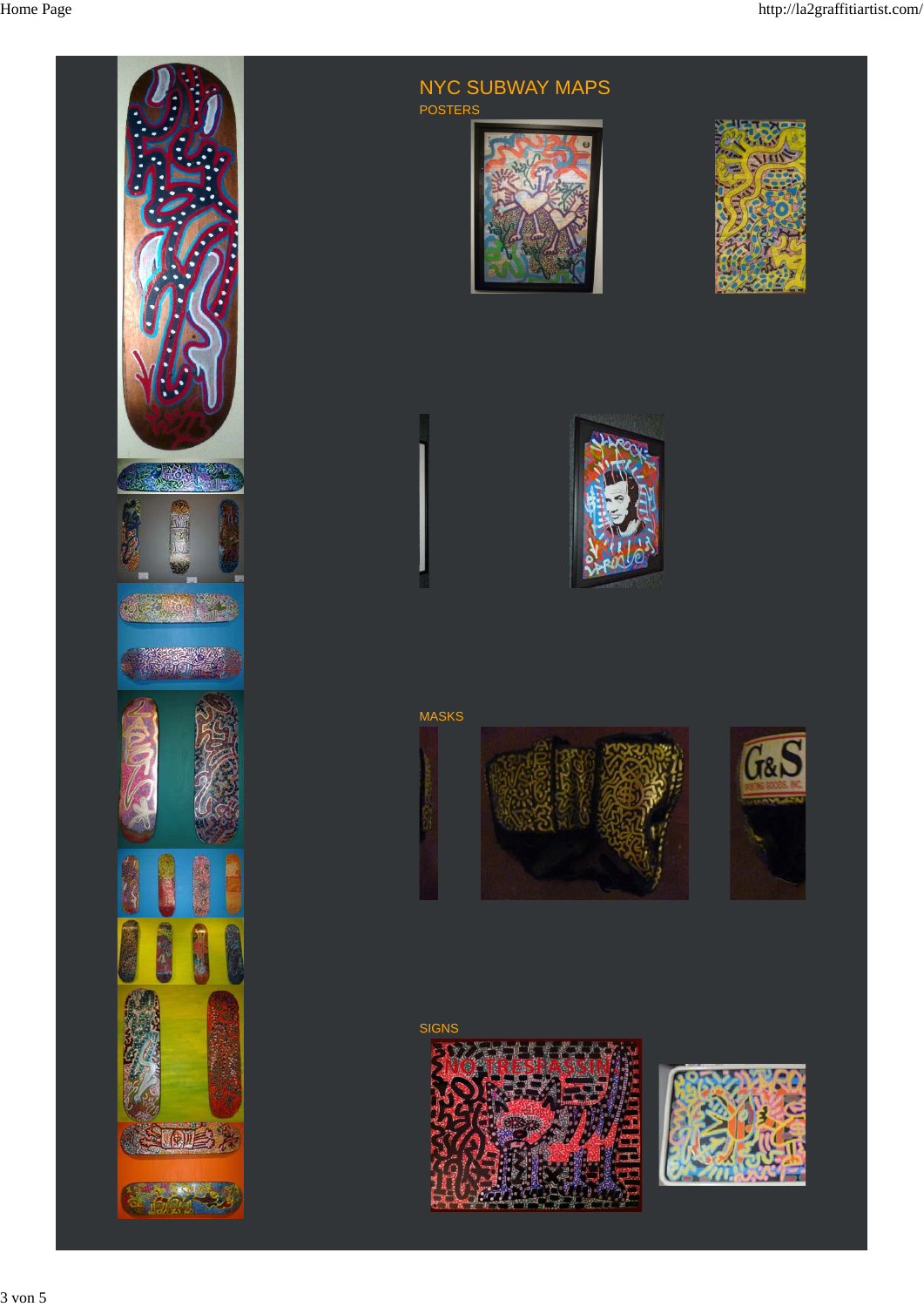